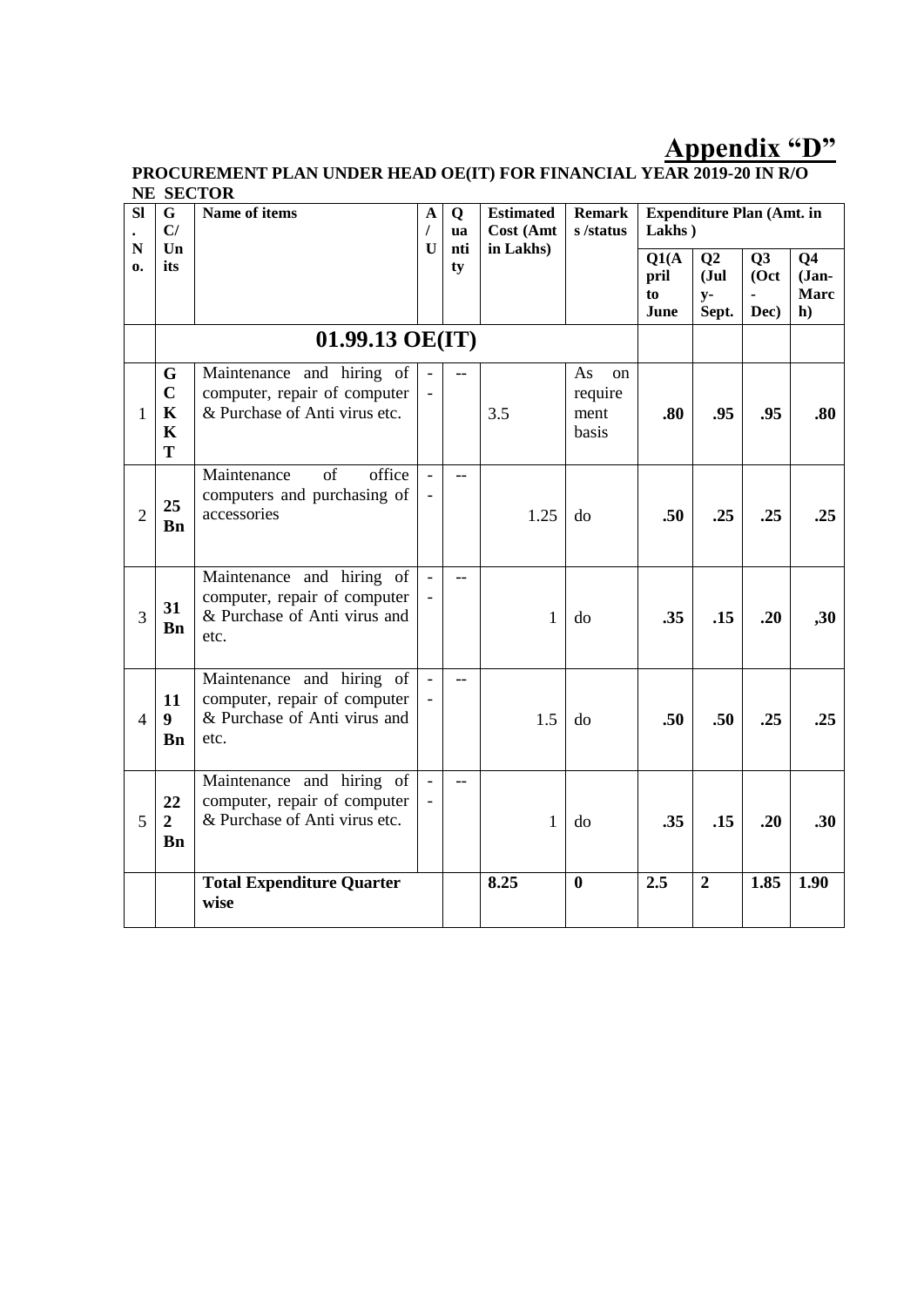# **GC GTY :-**

| <b>PRIORITISING ITEMS TO BE PROCURED DURING THE FIN YR 2019-20 UNDER</b> |                                 |                          |              |         |                                  |                                  |                |                |  |  |  |  |
|--------------------------------------------------------------------------|---------------------------------|--------------------------|--------------|---------|----------------------------------|----------------------------------|----------------|----------------|--|--|--|--|
|                                                                          |                                 |                          |              |         | <b>BUDGET HEAD OE(IT) (GENL)</b> |                                  |                |                |  |  |  |  |
| Sector/                                                                  | of<br>Name                      | Qty                      | Estimate     | Remark  |                                  | Expenditure Plan (Amt in Rupees) |                |                |  |  |  |  |
| GC/                                                                      | items                           |                          | Cost         | S       | Q1                               | Q2                               | Q <sub>3</sub> | Q <sub>4</sub> |  |  |  |  |
| Unit                                                                     |                                 |                          | Amt.<br>in   | /Status | (April to                        | (July to                         | $\int$ (Oct to | (Jan<br>to     |  |  |  |  |
|                                                                          |                                 |                          | Lakhs)       |         | June)                            | Sep)                             | Dec)           | Mar)           |  |  |  |  |
|                                                                          |                                 |                          |              |         |                                  |                                  |                |                |  |  |  |  |
| <b>10 BN</b>                                                             | Repair of                       | $\overline{\phantom{m}}$ | 1.0          |         | 25000                            | 25000                            | 25000          | 25000          |  |  |  |  |
|                                                                          | Computer                        |                          |              |         |                                  |                                  |                |                |  |  |  |  |
|                                                                          | and                             |                          |              |         |                                  |                                  |                |                |  |  |  |  |
|                                                                          | purchase                        |                          |              |         |                                  |                                  |                |                |  |  |  |  |
|                                                                          | of                              |                          |              |         |                                  |                                  |                |                |  |  |  |  |
|                                                                          | Modern                          |                          |              |         |                                  |                                  |                |                |  |  |  |  |
|                                                                          | etc.                            |                          |              |         |                                  |                                  |                |                |  |  |  |  |
|                                                                          | Total Rs.                       |                          | 1.0          |         |                                  |                                  |                |                |  |  |  |  |
|                                                                          | H.P.                            | 20                       | 30000        |         | 25                               | 25                               | 25             | 25             |  |  |  |  |
| 53 BN                                                                    | <b>CARTRIDG</b>                 |                          |              |         | Thousan                          | Thousan                          | Thousan        | Thousa         |  |  |  |  |
|                                                                          | E 678                           |                          |              |         | $\mathbf d$                      | d                                | $\mathbf d$    | nd             |  |  |  |  |
|                                                                          | <b>BLACK</b>                    |                          |              |         |                                  |                                  |                |                |  |  |  |  |
|                                                                          | <b>WORK</b>                     | 04                       | 30000        |         |                                  |                                  |                |                |  |  |  |  |
|                                                                          | <b>CENTRE</b>                   |                          |              |         |                                  |                                  |                |                |  |  |  |  |
|                                                                          | 3225                            |                          |              |         |                                  |                                  |                |                |  |  |  |  |
|                                                                          | <b>TONER</b><br><b>LAP CARE</b> | 20                       | 10000        |         |                                  |                                  |                |                |  |  |  |  |
|                                                                          | <b>KEYBOAR</b>                  |                          |              |         |                                  |                                  |                |                |  |  |  |  |
|                                                                          | D                               |                          |              |         |                                  |                                  |                |                |  |  |  |  |
|                                                                          | <b>LAP CARE</b>                 | 20                       | 30000        |         |                                  |                                  |                |                |  |  |  |  |
|                                                                          | <b>TONER</b>                    |                          |              |         |                                  |                                  |                |                |  |  |  |  |
|                                                                          | 88A                             |                          |              |         |                                  |                                  |                |                |  |  |  |  |
|                                                                          |                                 | <b>TOTA</b>              | $\mathbf{1}$ |         |                                  |                                  |                |                |  |  |  |  |
|                                                                          |                                 | L                        | <b>LAKH</b>  |         |                                  |                                  |                |                |  |  |  |  |
| <b>60 BN</b>                                                             | Purchase of                     | <b>30 Nos</b>            | 50000        | --      | 15000                            | 10000                            | 10000          | 15000          |  |  |  |  |
|                                                                          | Antivirus                       |                          |              |         |                                  |                                  |                |                |  |  |  |  |
|                                                                          | Repair of                       | $\overline{a}$           |              |         |                                  |                                  |                |                |  |  |  |  |
|                                                                          | Computer                        |                          |              |         |                                  |                                  |                |                |  |  |  |  |
| 128                                                                      | Purchase of                     | $\blacksquare$           | 50000        | $-$     | 20000                            | 10000                            | 10000          | 10000          |  |  |  |  |
| <b>BN</b>                                                                | Antivirus,                      |                          |              |         |                                  |                                  |                |                |  |  |  |  |
|                                                                          | Key Board,                      |                          |              |         |                                  |                                  |                |                |  |  |  |  |
|                                                                          | Mouse                           |                          |              |         |                                  |                                  |                |                |  |  |  |  |
|                                                                          | Repair of                       | $\overline{\phantom{m}}$ |              |         |                                  |                                  |                |                |  |  |  |  |
|                                                                          | Computer                        |                          |              |         |                                  |                                  |                |                |  |  |  |  |
|                                                                          | and Printer                     |                          |              |         |                                  |                                  |                |                |  |  |  |  |
| 200                                                                      | Purchase of                     | 15                       | 18000        |         | <b>Rs-9000</b>                   | $Rs-$                            | <b>Rs-9000</b> |                |  |  |  |  |
| <b>BN</b>                                                                | Antivirus<br>Software           | Nos.                     |              | $---$   |                                  | 27000                            |                |                |  |  |  |  |
|                                                                          | Purchase of                     | $\overline{03}$          | 12000        |         |                                  |                                  |                |                |  |  |  |  |
|                                                                          | Wireless Key                    | Nos.                     |              |         |                                  |                                  |                |                |  |  |  |  |
|                                                                          | Board and                       |                          |              |         |                                  |                                  |                |                |  |  |  |  |
|                                                                          | Mouse                           |                          |              |         |                                  |                                  |                |                |  |  |  |  |
|                                                                          | Repair of                       | Job                      | 15000        |         |                                  |                                  |                |                |  |  |  |  |
|                                                                          | Computers                       | work                     |              |         |                                  |                                  |                |                |  |  |  |  |
|                                                                          | Total (S.No.                    |                          | 45000        |         |                                  |                                  |                |                |  |  |  |  |
|                                                                          | 1 to 03) Rs.                    |                          |              |         |                                  |                                  |                |                |  |  |  |  |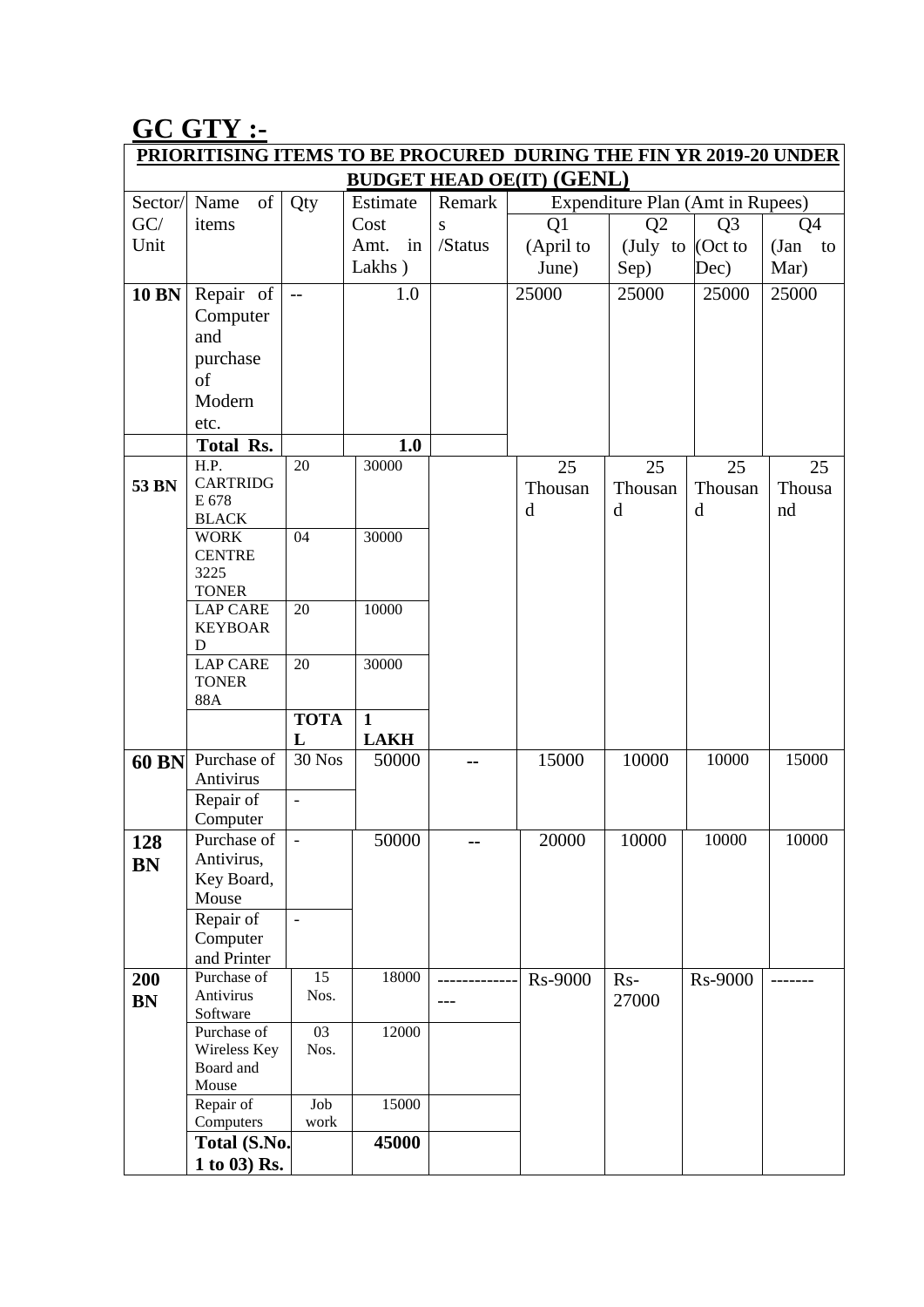# **GC GTY**

|                | PRIORITISING ITEMS AS PRIORITY 1 TO BE PROCURED DURING THE FIN YR 2019-20 UNDER BUDGET HEAD |                                |            |          |         |        |                |                          |                |  |  |  |  |  |
|----------------|---------------------------------------------------------------------------------------------|--------------------------------|------------|----------|---------|--------|----------------|--------------------------|----------------|--|--|--|--|--|
|                | <u>O.E. (IT)</u>                                                                            |                                |            |          |         |        |                |                          |                |  |  |  |  |  |
| S/N            | Sector/GC                                                                                   | Name of items                  | Qty        | Estimate | Remarks |        |                | Expenditure Plan (Amt in |                |  |  |  |  |  |
|                |                                                                                             |                                |            | Cost     | /Status |        | Rupees)        |                          |                |  |  |  |  |  |
|                |                                                                                             |                                |            | Amt. in  |         | Q1     |                |                          | Q <sub>4</sub> |  |  |  |  |  |
|                |                                                                                             |                                |            | Lakhs)   |         | (April | Q <sub>2</sub> | Q <sub>3</sub>           | (Jan to        |  |  |  |  |  |
|                |                                                                                             |                                |            |          |         | to     |                | $\overline{C}$ Oct       | March)         |  |  |  |  |  |
|                |                                                                                             |                                |            |          |         | June)  | (July<br>to    | to<br>Dec)               |                |  |  |  |  |  |
|                |                                                                                             |                                |            |          |         |        | Sep)           |                          |                |  |  |  |  |  |
|                |                                                                                             |                                |            |          |         |        |                |                          |                |  |  |  |  |  |
| 1              | GC                                                                                          | <b>COMPUTER</b>                | 20         | 100000   |         | Rs.    | Rs.            |                          |                |  |  |  |  |  |
|                | <b>GTY</b>                                                                                  | <b>REPAIRING</b>               | <b>NOS</b> |          |         | 13000  | 15000          |                          |                |  |  |  |  |  |
|                |                                                                                             |                                |            |          |         |        |                |                          |                |  |  |  |  |  |
| $\overline{2}$ |                                                                                             | <b>ANTIVIRUS</b>               | 05         | 30000    |         |        |                |                          |                |  |  |  |  |  |
|                |                                                                                             | $(10$ USER)                    | <b>NOS</b> |          |         |        |                |                          |                |  |  |  |  |  |
| 3              |                                                                                             | <b>KEY BOARD</b>               | 20         | 15000    | -----   |        |                |                          |                |  |  |  |  |  |
|                |                                                                                             |                                | <b>NOS</b> |          |         |        |                |                          |                |  |  |  |  |  |
|                |                                                                                             | <b>TOTAL</b><br>$\overline{ }$ |            |          |         |        |                |                          |                |  |  |  |  |  |
|                |                                                                                             | <b>SL.NO.1</b><br><b>TO</b>    |            | 145000   |         |        |                |                          |                |  |  |  |  |  |
|                |                                                                                             | 3)                             |            |          |         |        |                |                          |                |  |  |  |  |  |

|                | PRIORITISING ITEMS AS PRIORITY 2 TO BE PROCURED DURING THE FIN YR 2019-20 UNDER BUDGET HEAD |                                           |                  |                                       |                    |                             |                               |                                                                          |                                     |  |  |  |
|----------------|---------------------------------------------------------------------------------------------|-------------------------------------------|------------------|---------------------------------------|--------------------|-----------------------------|-------------------------------|--------------------------------------------------------------------------|-------------------------------------|--|--|--|
| O.E. (IT)      |                                                                                             |                                           |                  |                                       |                    |                             |                               |                                                                          |                                     |  |  |  |
| S/N            | Sector/GC                                                                                   | Name of items                             | Qty              | Estimate<br>Cost<br>Amt. in<br>Lakhs) | Remarks<br>/Status | Q1<br>(April<br>to<br>June) | Q <sub>2</sub><br>(July<br>to | Expenditure Plan (Amt in<br>Rupees)<br>Q <sub>3</sub><br>(Oct to<br>Dec) | Q <sub>4</sub><br>(Jan to<br>March) |  |  |  |
| $\overline{4}$ |                                                                                             | <b>MOUSE</b>                              | 20<br><b>NOS</b> | 10000                                 |                    |                             | Sep)                          | Rs.<br>$20000/-$                                                         | Rs.<br>$15000/-$                    |  |  |  |
| 5              |                                                                                             | 08/16<br><b>PORT</b><br><b>SWITCH</b>     | 05<br><b>NOS</b> | 10000                                 | ----               |                             |                               |                                                                          |                                     |  |  |  |
| 6              |                                                                                             | <b>MEDIA</b><br><b>CONVERTER</b>          | 05<br><b>NOS</b> | 15000                                 |                    |                             |                               |                                                                          |                                     |  |  |  |
|                |                                                                                             | <b>TOTAL</b> (<br><b>SL.NO.4 TO</b><br>6) |                  | 35000                                 |                    |                             |                               |                                                                          |                                     |  |  |  |
|                |                                                                                             | <b>G-Total Rs.</b><br>(Sl.No. 1 to 6)     |                  | 180000                                |                    |                             |                               |                                                                          |                                     |  |  |  |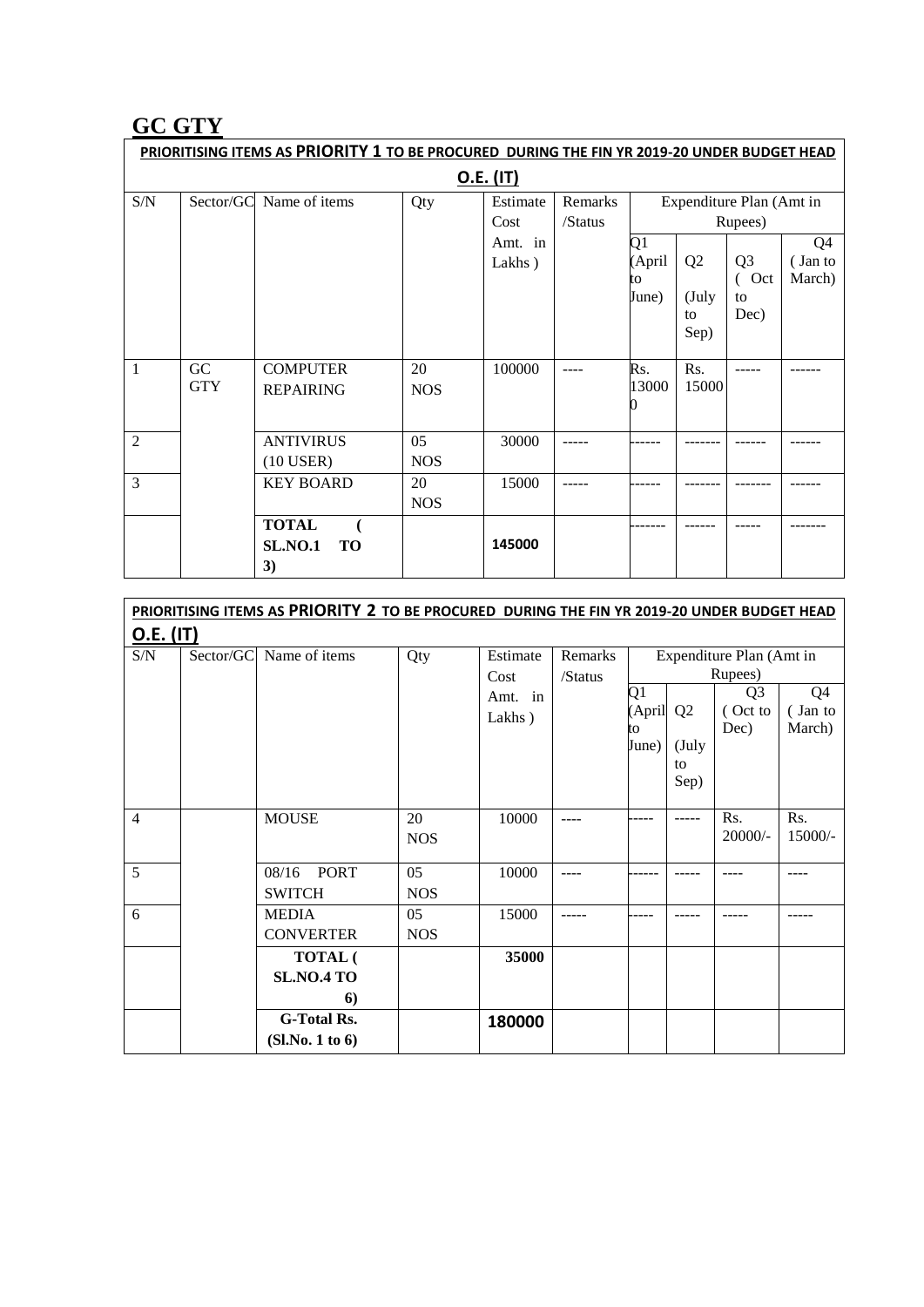# **GC SLR (**01.99.13 OE(IT)**)**

| <b>95 BN</b>  |                    |                                          |            |          |          |       |          |        |      |       |         |
|---------------|--------------------|------------------------------------------|------------|----------|----------|-------|----------|--------|------|-------|---------|
| 01            | $-$                |                                          | $-$        | --       | $- -$    |       |          | --     | --   | --    |         |
| 01            |                    | Computer                                 | $03$ Nos   | 20,000   | 20,0     |       |          |        | --   | --    |         |
|               | Maintenance/Repair |                                          |            |          |          | 00    |          |        |      |       |         |
|               | Hard Disk          |                                          | $03$ Nos   | 13,000   |          | $- -$ |          | 13,000 | --   | $- -$ |         |
|               | Key Board          |                                          | $10$ Nos   | 7,000    | --       |       |          | --     | 7000 | $- -$ |         |
| <b>112 BN</b> |                    |                                          |            |          |          |       |          |        |      |       |         |
| 01            |                    | Anti Virus                               | $34$ Nos   | 24000.00 |          |       | 10000.00 |        | 1000 | 10000 | 9000.00 |
|               |                    |                                          |            |          |          |       |          |        | 0.00 | .00   |         |
|               |                    | Repairing of<br>computer                 | A/R        | 15000.00 | $-DO$    |       |          |        |      |       |         |
|               |                    |                                          |            | 39000.00 |          |       |          |        |      |       |         |
| IT            |                    |                                          | 34         | 24000.00 |          |       | 24000.00 |        |      |       |         |
| 01            |                    | Anti Virus                               | <b>Nos</b> |          |          |       |          |        |      |       |         |
| 02            |                    | A/R<br>15000.00<br>Repairing of computer |            |          | 15000.00 |       |          |        |      |       |         |
|               |                    |                                          |            | 39000.00 |          |       | 39000.00 |        |      |       |         |

### **136 BN**

| S1        | Nomenclature            | Qty        | Estimated  |         | Amount booked qtr wise |         |         | Remarks if any |
|-----------|-------------------------|------------|------------|---------|------------------------|---------|---------|----------------|
| <b>No</b> |                         |            | Amount     | 1st Qtr | 2nd Qtr                | 3rd Qtr | 4th Qtr |                |
|           | Antivirus               | 40         |            | 30000   |                        |         |         |                |
|           |                         | User       | $30,000/-$ |         |                        |         |         |                |
|           |                         |            |            |         |                        |         |         |                |
|           | Computer<br>Accessories |            | $50,000/-$ |         |                        |         |         |                |
| S1        | Nomenclature            | Qty        | Estimated  |         | Amount booked qtr wise |         |         | Remarks if any |
| No        |                         |            | Amount     | 1st Qtr | 2nd Qtr                | 3rd Qtr | 4th Qtr |                |
| 01        | Blank CD &              | 300        | $10,000/-$ |         |                        | 10000   |         |                |
|           | <b>DVD</b>              | <b>Nos</b> |            |         |                        |         |         |                |

٦

# **175 BN**

 $\mathsf{r}$ 

|            |                                  |                |                                 |                                                                                                        | Expected liability to Spill over to the next financial year i.e. 2017-18, 2018-19 to 2019-20 |                                   |                       |                       |  |
|------------|----------------------------------|----------------|---------------------------------|--------------------------------------------------------------------------------------------------------|----------------------------------------------------------------------------------------------|-----------------------------------|-----------------------|-----------------------|--|
|            |                                  |                |                                 |                                                                                                        | <b>Account Head: 01.02.99 OE (IT)</b>                                                        |                                   |                       |                       |  |
| $S/N0$ .   | Nomenclatu                       | <b>Ouantit</b> | Estimate                        |                                                                                                        |                                                                                              | <b>Amount Booked/To be Booked</b> |                       |                       |  |
|            | d<br>re<br>у<br>Amount           |                | 1st<br>Quarter                  | 2nd<br>3rd<br>Remaining<br>4th Quarter<br>Quarter<br>Quarter<br>amount to<br>be booked<br>in $2019-20$ |                                                                                              |                                   |                       |                       |  |
| 1          | <b>Nil</b>                       | Nil            | Nil                             | <b>Nil</b>                                                                                             | Nil                                                                                          | <b>Nil</b>                        | <b>Nil</b>            | Nil                   |  |
|            |                                  |                |                                 |                                                                                                        |                                                                                              |                                   |                       |                       |  |
|            | New Procurement Plan for 2019-20 |                |                                 |                                                                                                        |                                                                                              |                                   |                       |                       |  |
| S/N        | Nomenclatu                       | <b>Ouantit</b> | Estimate                        |                                                                                                        |                                                                                              | <b>Amount Booked/To be Booked</b> |                       |                       |  |
| $\Omega$ . | re                               | y              | d<br>Amount<br>$(\ln$<br>Lakhs) | 1st<br><b>Ouarter</b>                                                                                  | 2nd<br><b>Ouarter</b>                                                                        | 3rd<br><b>Ouarter</b>             | 4th<br><b>Ouarter</b> | Remar<br>ks if<br>any |  |
| 1          | Repair &<br>Maintenan<br>ce of   |                | 50000.0<br>$\theta$             | 30000.00                                                                                               | 15000.00                                                                                     | 5000.00                           |                       |                       |  |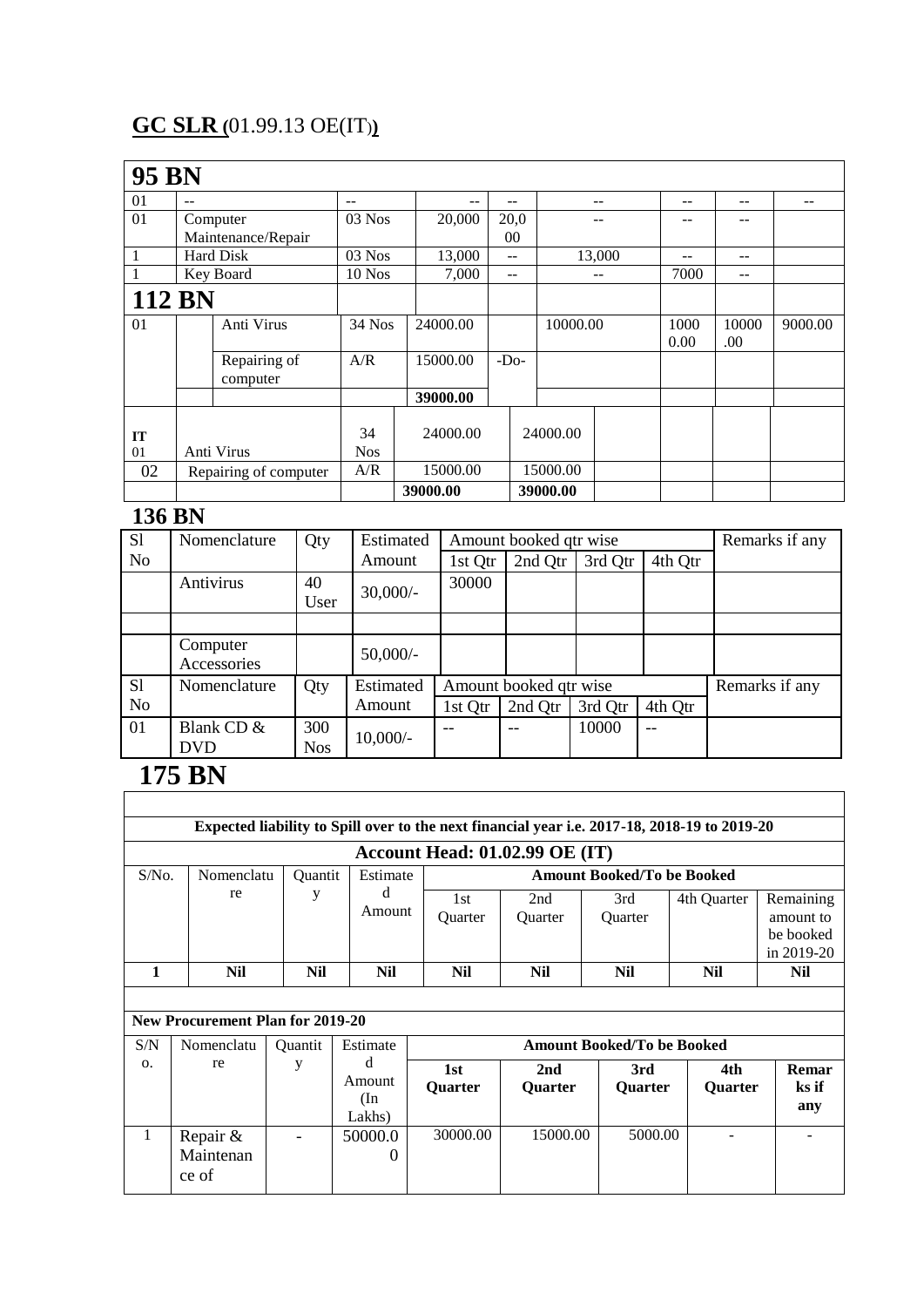| Computers<br>and<br>purcahse<br>of Anti<br>Virus etc |              |         |          |          |         |  |
|------------------------------------------------------|--------------|---------|----------|----------|---------|--|
|                                                      | <b>Total</b> | 50000.0 | 30000.00 | 15000.00 | 5000.00 |  |
|                                                      |              |         |          |          |         |  |

### **01.99.13-O.E.(IT) 178 BN**

Expected liability to spill over to the next financial year i.e. from 2017-18-/2018-19 to 2019-20

| Sl no | Nomenclature | Otv | Estimated | Amount booked /to be booked |           |           |                     |                          |  |  |  |  |  |
|-------|--------------|-----|-----------|-----------------------------|-----------|-----------|---------------------|--------------------------|--|--|--|--|--|
|       |              |     | amount    | 1 St                        | $\sim$ nd | $3rd$ Qtr | $4^{\text{th}}$ Qtr | Remaining<br>amount      |  |  |  |  |  |
|       |              |     |           | Otr                         | Otr       |           |                     | booked<br>be<br>1n<br>to |  |  |  |  |  |
|       |              |     |           |                             |           |           |                     | 2019-20                  |  |  |  |  |  |
| 01    | Nil          | Nil | Nil       | Nil                         | Nil       | Nil       | Nil                 | Nil                      |  |  |  |  |  |

New procurement plan for 2019-20

PART –A 50% Critical items

| S/n            | Name of <i>items</i>             | Qty | Estimated cost ( | Amount booked /to be booked |                    |                 |                 |            |  |  |
|----------------|----------------------------------|-----|------------------|-----------------------------|--------------------|-----------------|-----------------|------------|--|--|
|                |                                  |     | amt in lakhs)    | 1 <sup>st</sup>             | $\gamma$ nd        | $2^{\text{rd}}$ | $4^{\text{in}}$ | Remarks if |  |  |
|                |                                  |     |                  | Qtr                         | Otr                | Otr             | Otr             | any        |  |  |
|                |                                  |     |                  |                             |                    |                 | 10              |            |  |  |
| 0 <sub>1</sub> | Repair maintenance of computer   |     | 250000           | 50000                       | 100000 50000       |                 | 50000           |            |  |  |
|                | purchase of<br>antivirus,<br>and |     |                  |                             |                    |                 |                 |            |  |  |
|                | pendrive, etc                    |     |                  |                             |                    |                 |                 |            |  |  |
|                | Total                            |     | 250000           | 50000                       | 100000 50000 50000 |                 |                 |            |  |  |

#### PART –B 30% for wants or not so essential

| S/n | Name  | Oty                      | Estimated   Amount booked / to be booked |            |           |                 |                 |                |
|-----|-------|--------------------------|------------------------------------------|------------|-----------|-----------------|-----------------|----------------|
|     | of    |                          | cost (amt)                               | 1 st       | $\sim$ nd | 2 <sup>rd</sup> | 4 <sup>th</sup> | Remarks if any |
|     | items |                          | in lakhs)                                | Otr        | Otr       | Otr             | Otr             |                |
|     |       | 4                        |                                          |            |           |                 | 10              |                |
| 01  | Nil   | Nil                      | Nil                                      | <b>Nil</b> | Nil       | Nil             | Nil             | Nil            |
|     | Total | $\overline{\phantom{a}}$ |                                          | -          | -         | -               | -               | -              |

PART –B 20% for future goals of which 5% miscellaneous items.

| S/n | Name        | Oty |                            | Estimated   Amount booked / to be booked |                |                 |                 |                |  |  |  |  |
|-----|-------------|-----|----------------------------|------------------------------------------|----------------|-----------------|-----------------|----------------|--|--|--|--|
|     | of<br>items |     | cost (<br>amt<br>in lakhs) | st                                       | $\sim$ nd      | $2^{\text{rd}}$ | $4^{\text{th}}$ | Remarks if any |  |  |  |  |
|     |             |     |                            | Otr                                      | Эtr            | Otr             | Otr             |                |  |  |  |  |
|     |             |     |                            |                                          |                | $\Omega$        | 10              |                |  |  |  |  |
| 01  | <b>Nil</b>  | Nil | Nil                        | Nil                                      | N <sub>i</sub> | Nil             | Nil             | Nil            |  |  |  |  |
|     | Total       | -   |                            | $\overline{\phantom{a}}$                 |                | -               | -               |                |  |  |  |  |

### **GC SLR :-**

# **Procurement Plan 2019-20**

### **Expected liability to spill over to the next financial year i.e. from 2017-18/2018-19 to 2019-20 (Separate sheet for each head)**

| 01.99.13 OE/IT |                    |  |                     |                            |                            |                        |                        |                                                       |
|----------------|--------------------|--|---------------------|----------------------------|----------------------------|------------------------|------------------------|-------------------------------------------------------|
| S.No.          | Nomenclature   Qty |  | Estimated<br>Amount | Amount booked/to be booked |                            |                        |                        |                                                       |
|                |                    |  |                     | 1 SU<br>Qtr                | $\gamma$ nd<br><b>)</b> tr | $2^{\text{rd}}$<br>Otr | 4 <sup>th</sup><br>Otr | <b>Remaining Amount</b><br>to be booked in<br>2019-20 |
|                | NiI                |  |                     |                            |                            |                        |                        | --                                                    |

#### **New Procurement for 2019-20 (Separate sheet for each Head)**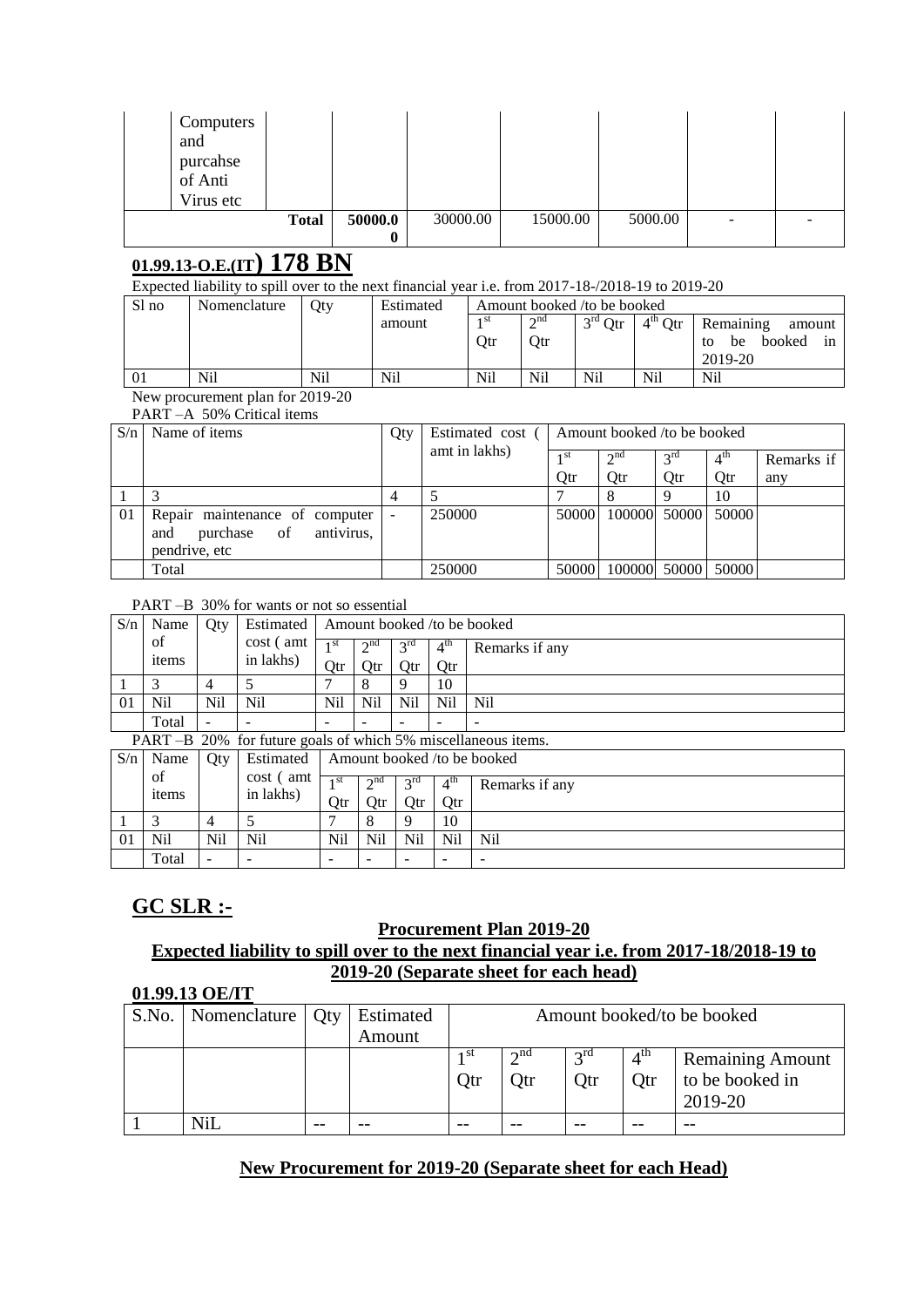### **01.99.13 OE/IT**

### **PART-A (50% CRITICAL ITEMS)**

| S.No             | 01,77,13 OE/LL<br>Nomenclatu<br>re       | Estimate<br>d<br>Amount    | Amount booked/to be booked |                         |                         |                           |                          |                                                    |
|------------------|------------------------------------------|----------------------------|----------------------------|-------------------------|-------------------------|---------------------------|--------------------------|----------------------------------------------------|
|                  |                                          |                            |                            | $1st$ Qtr               | 2 <sup>nd</sup><br>Qtr  | $3rd$ Qtr                 | 4 <sup>th</sup><br>Qtr   | Remarks, if<br>any                                 |
| $\mathbf{1}$     | Monitor                                  | 10 Nos.                    | 3,00,000                   | 24000<br>$\overline{0}$ | $\overline{a}$          | 60000                     | $\overline{a}$           | Item<br>purchased<br>as<br>per<br>requiremen<br>ts |
| 2.               | SMPS of<br>Computer                      | 10 Nos.                    | 50,000                     | $-$                     | 30000                   | 10000                     | 1000<br>$\overline{0}$   | Item<br>purchased<br>as<br>per<br>requiremen<br>ts |
| 3.               | Computer<br>internal<br><b>Hard Disk</b> | 15 Nos.                    | 60,000                     | $-$                     | 30000                   | 10000                     | 2000<br>$\overline{0}$   | Item<br>purchased<br>as<br>per<br>requiremen<br>ts |
| $\overline{4}$ . | Computer<br><b>RAM</b>                   | 15 Nos.                    | 30,000                     | $-$                     | 20000                   | 5000                      | 5000                     | Item<br>purchased<br>as<br>per<br>requiremen<br>ts |
| 5.               | Computer<br>Accessories                  | As per<br>requiremen<br>ts | 40,000                     |                         | 25000                   | 5000                      | 1000<br>$\overline{0}$   | Item<br>purchased<br>as<br>per<br>requiremen<br>ts |
| 6.               | Anti virus                               | 20 Nos.                    | 20,000                     |                         | 10000                   | 5000                      | 5000                     | Item<br>purchased<br>as<br>per<br>requiremen<br>ts |
|                  |                                          | Total                      | 5,00,000                   | 24000<br>$\overline{0}$ | 11500<br>$\overline{0}$ | 95000<br>$\boldsymbol{0}$ | 5000<br>$\boldsymbol{0}$ |                                                    |